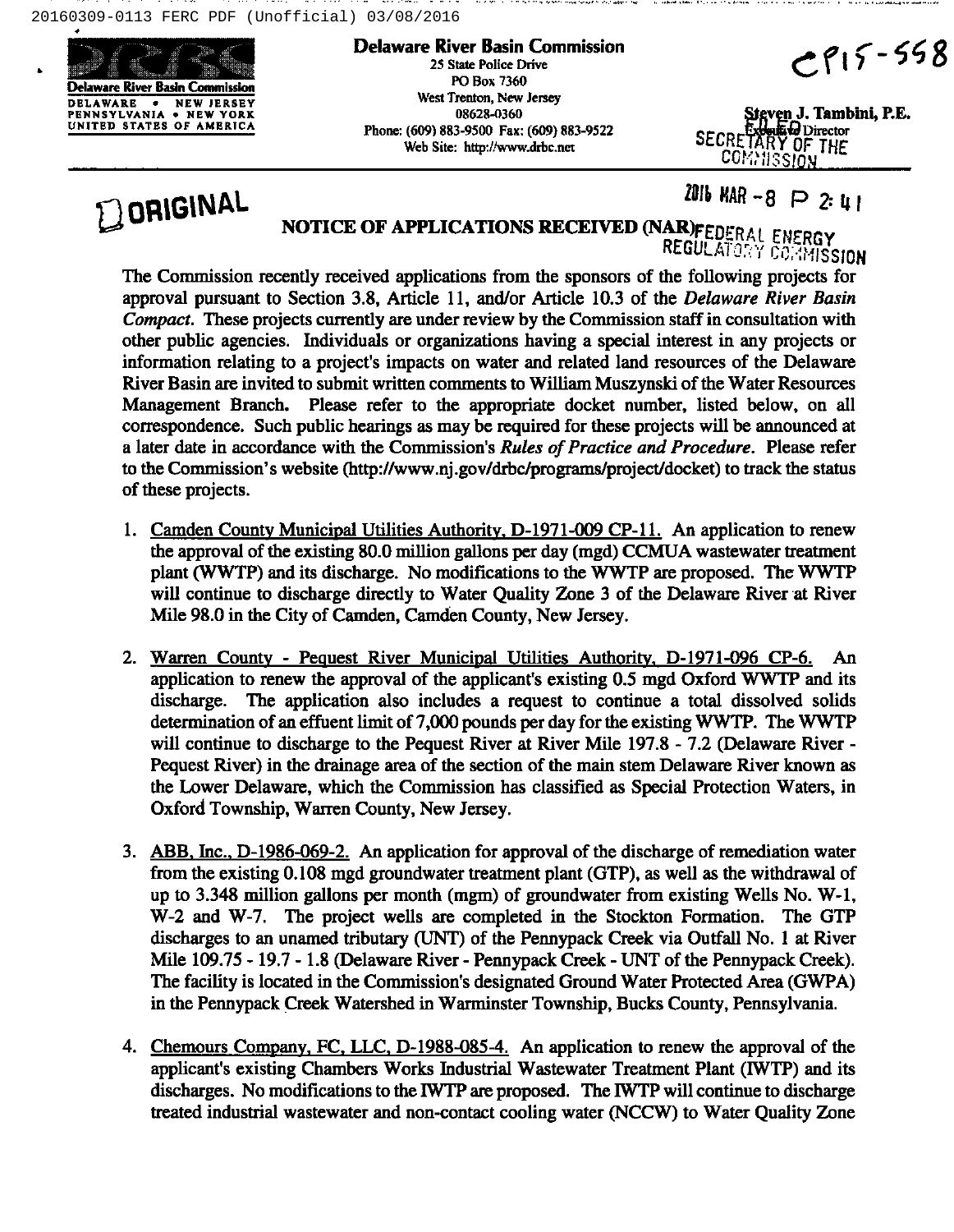$\bullet$  .

 $-2-$ 

5 of the Delaware River at River Mile 69.7, in Pennsville Township, Salem County, New Jersey.

- 5. Pennsylvania Utility Company, D-1989-033 CP-4. An application to renew the approval of an existing groundwater withdrawal of up to  $21.01$  mgm to supply the applicant's public water supply distribution system from existing Wells Nos. 1, 2 and 3. The project wells are completed in the Towamensing Member of the Catskill Formation. The requested allocation is not an increase from the previous allocation. The project is located in the Little Bushkill Watershed in Lehman Township, Pike County, Pennsylvania within the drainage area of the section of the main stem Delaware River known as the Middle Delaware, which the Commission has classified as Special Protection Waters.
- 6. Pennsvlvania American Water Comnanv. D-1991-014 CP-4. An application to renew the approval of the existing 0.1833 mgd Blue Mountain Lake WWTP and its discharge. The WWTP will continue to discharge treated effluent to Sambo Creek, a tributary of Brodhead Creek, at River Mile 213.0 - 5.3 - 2.9 (Delaware River - Brodhead Creek - Sambo Creek) within the drainage area of the section of the main stem Delaware River known as the Middle Delaware, which the Commission has classified as Special Protection Waters, in Stroud Township, Monroe County, Pennsylvania.
- 7. Hazleton City Authority, D-1991-065 CP-4. An application to increase the surface water withdrawal allocation from 2.5 mgd (75 million gallons per 30 days (mg/30 days) to 3.0mgd (93 mgm) from the docket holder's existing Lehigh River intake. Wastewater from the docket holder's service area supplied by this source is treated and discharged outside the Delaware River Basin and the requested increase in allocation would result in an increase in the amount of water being exported. The increase in allocation was requested to accommodate projected population growth and system interconnection expansions. The Commission will also update and consolidate the docket holder's other sources that were previously approved in various DRBC dockets. The Lehigh River intake is located in Lehigh Township, Carbon County Pennsylvania. The docket holder's other surface water and groundwater sources are located in Lausanne and Packer Townships, Carbon County and Hazle Township, Luzerne County, Pennsylvania in the Lehigh River Watershed within the drainage area of the section of the main stem Delaware River known as the Lower Delaware, which the Commission has classified as Special Protection Waters.
- 8. Upper Bern Township, D-2001-002 CP-4. An application to renew the approval of the applicant's existing 0.155 mgd WWTP and its discharge. The WWTP will continue to discharge treated effluent to Wolf Creek, above the Blue Marsh Reservoir, at River Mile 92 47 - 76.8 - 15.6 —5.1 - 2.3 (Delaware River - Schuylkill River —Tulpehocken Creek - Northkill Creek - Wolf Creek) in Upper Bern Township, Berks County, Pennsylvania.
- 9. Superior Water Company, D-2001-015 CP-5. An application to approve new Well No. SWC-13 for inclusion into the applicant's public water supply distribution system and to approve an increase in the total system groundwater withdrawal allocation from 36.82 mgm to 39.33 mgm from one new and eleven existing wells. All the wells are completed in the Brunswick Formation except for Well No. CP-9 which is completed in the Lockatong Formation. The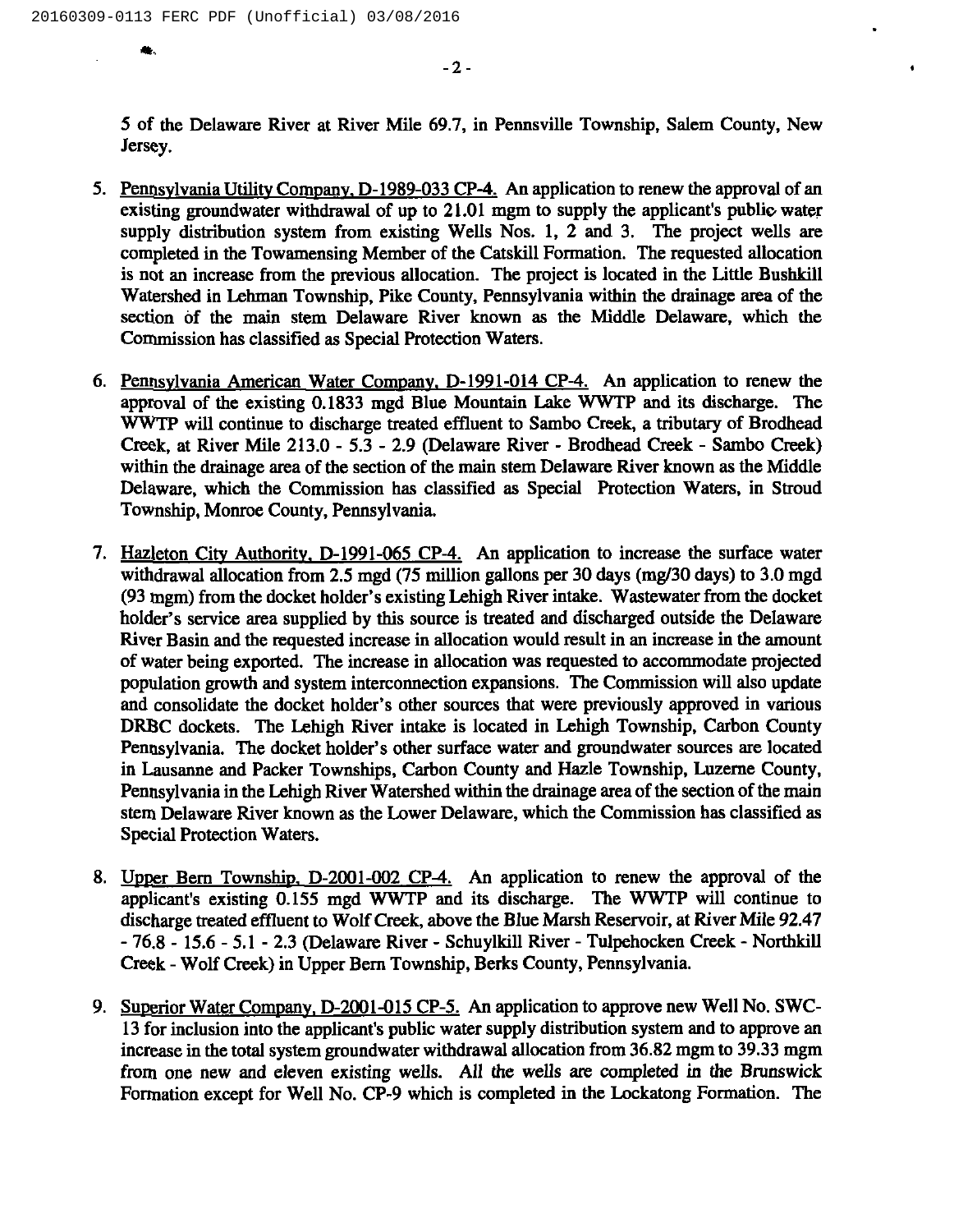wells are loacted in the Commission's designated GWPA in the Swamp Creek, Minister Creek, Scioto Creek and Zacharias Creek watersheds in New Hanover, Douglass, Upper Fredrick and Worcester townships, Montgomery County, Pennsylvania.

- 10. Musconetcong Sewer Authority, D-2002-040 CP-2. An application to renew the aproval of the applicant's existing 4.31 mgd WWTP and its discharge. No modifications to the WWTP are proposed. The WWTP will continue to discharge to the Musconetcong River, at River Mile 174.6 – 42.4 (Delaware River - Musconetcong River) and is located within the drainage area of the section of the main stem Delaware River known as the Lower Delaware, which is classified as Special Protection Waters, in Mount Olive Township, Morris County, New Jersey.
- 11. Artesian Water Company, D-2003-022 CP-4. An application to renew the approval of an existing import project of up to 0.369 mgd from the Chesapeake Bay Basin from the Choptank and Bethel Church wellfields to supply water to the applicant's public water supply system. The applicant also requested to renew the approval to withdraw up to 150 mgm of groundwater from 26 groundwater sources. The requested allocation is not an increase from the previous allocation. The project's existing groundwater withdrawals are approved by the Delaware Department of Natural Resources and Environmental Control (DNREC) and will continue to be regulated by DNREC in accordance with the Administrative Agreement (AA) between the Commission and the State of Delaware. The water supply system and wellfields are located in New Castle County, Delaware.
- 12. Pocono Manor Investors. LP. D-2006-026 CP-4. An application to renew the approval of the existing 0.14mgd Pocono Manor WWTP and its discharge. No modifications to the WWTP are proposed. The WWTP will continue to discharge to Sweetwater Creek, which is a tributary of Paradise Creek, which is a tributary of Brodhead Creek, at River Mile 213.0—11.4—4.4— 5.3 (Delaware River - Brodhead Creek - Paradise Creek —Swiftwater Creek) and is located within the drainage area of the section of the main stem Delaware River known as the Middle Delaware, which is classified as Special Protection Waters, in Pocono Township, Monroe County, Pennsylvania.
- 13. Nipro Pharmapackaging American Corporation, D-2006-030-3. An application to renew the approval of an existing discharge of an average flow of 0.141 mgd and a maximum flow of 0.201 mgd of contact cooling water (CCW) and non-contact cooling water (NCCW) from the Nipro Tube Draw facility. The facility will continue to discharge to Petticoat Stream, which is a tidal tributary of the Maurice River in Water Quality Zone 6 of the Delaware River, at River Mile 18.5—22.3 -2.6(Delaware River —Maurice River —Petticoat Stream), in Millville City, Cumberland County, New Jersey.
- 14. To-Jo Mushrooms, Inc., D-2007-003-3. An application to renew the approval of the applicant's existing industrial wastewater treatment plant (IWTP) and its discharges of up to 0.049 mgd of treated industrial wastewater and 0.035 mgd of CCW. No modifications to the IWTP are proposed. The IWTP will continue to discharge to an UNT of Trout Run at River Mile 70.7 -18.5- 5.2 —7.4 - 0.8 —0.1 (Delaware River - Christina River - White Clay Creek - East Branch White Clay Creek - Trout Run — UNT), in New Garden Township, Chester County, Pennsylvania.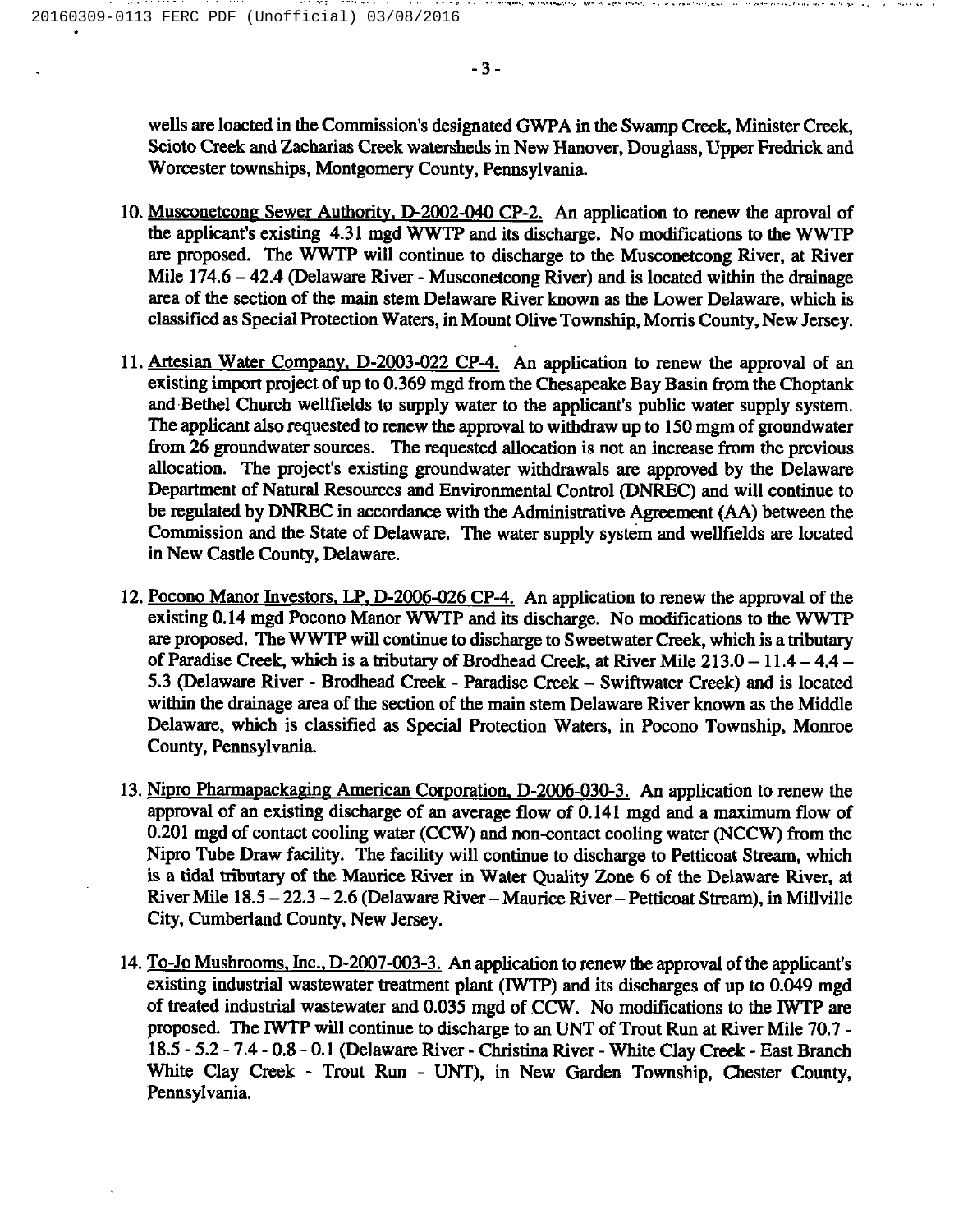- 15. Fleischmanns Village, D-2009-008 CP-2. An application to renew the approval of a groundwater withdrawal project to supply up to 10.8mgm of water to the applicant's public water supply system from existing Wells Nos. 2, 3, 4 and 5 and Springs Nos. 3, 4 and 5. The requested allocation is an increase from the previously approved allocation of 9.75mg/30 days (10.08mgm) and is equal to the New York State Department of Environmental Conservation (NYSDEC) permitted rate. The project sources are located in the Lower Walton Formation in the Vly Creek—Bush Kill Watershed within the drainage area of the section of the main stem Delaware River known as the Upper Delaware, which the Commission has classified as Special Protection Waters, in the Village of Heischmanns and the Town of Middletown, Delaware County, New York.
- 16. Beverly Sewerage Authority, D-2010-017 CP-2. An application ro renew the approval of the existing 1.0 mgd Beverly Sewerage Authority (BSA) WWTP and its discharge. No modifications to the WWTP are proposed. The WWTP will continue to discharge treated effluent directly to Water Quality Zone 2 at River Mile 114.7, in the City of Beverly, Burlington County, New Jersey.
- 17. Lost Lake Resorts, Inc. / Double Diamond Companies, D-2011-008 CP-2. An application to renew the approval to construct a new 0.135mgd WWTP and its proposed discharges to land (via spray irrigation) and surface water. The WWTP was approved via Docket No. D-2011- 008 CP-I on December 8, 2011, however, the facility has yet to be constructed. Treated WWTP effluent that is not spray irrigated will be discharged to the Bush Kill, which is a tributary of the Neversink River, at River Mile  $253.64 - 14.52 - 5.35$  (Delaware River -Neversink River – Bush Kill) in the drainage area of the section of the main stem Delaware River known as the Middle Delaware, which the Commission has classified as Special Protection Waters. The WWTP and its discharges will be located in the Town of Forestburgh, Sullivan County, New York.
- 18. United States Environmental Protection Agency (USEPA), D-2015-022 CP-1. An application to approve a new 0.101 mgd groundwater remediation IWTP and its discharge to groundwater. The IWTP will treat contaminated groundwater withdrawn from up to 10 extraction wells within the Operable Unit <sup>1</sup> portion of the Pohatcong Valley Groundwater Contamination Superfund Site utilizing airstripping and granular-activated carbon, after which the treated groundwater will be reinjected back into the subsurface via a bedrock injection well. The project extraction wells, IWTP and its discharge is located in the Upper Pohatcong Creek Watershed, within the drainage area of the section of the main stem Delaware River known as the Lower Delaware, which the Commission has classified as Special Protection Waters, in Washington Borough, Warren County, New Jersey.
- 19. PennEast Pipeline Company, LLC, D-2016-001-1. An application to approve the Delaware River Basin portion of the applicant's PennEast Pipeline Project ("Project") including the temporary withdrawals and discharges of up to a total of 45.260 million gallons of water from multiple surface water and municipal sources to conduct horizontal directional drill and hydrostatic testing activities as well as other ancillary functions (e.g., dust control). The Project includes the construction of approximately 97.5 miles of new 36-inch diameter natural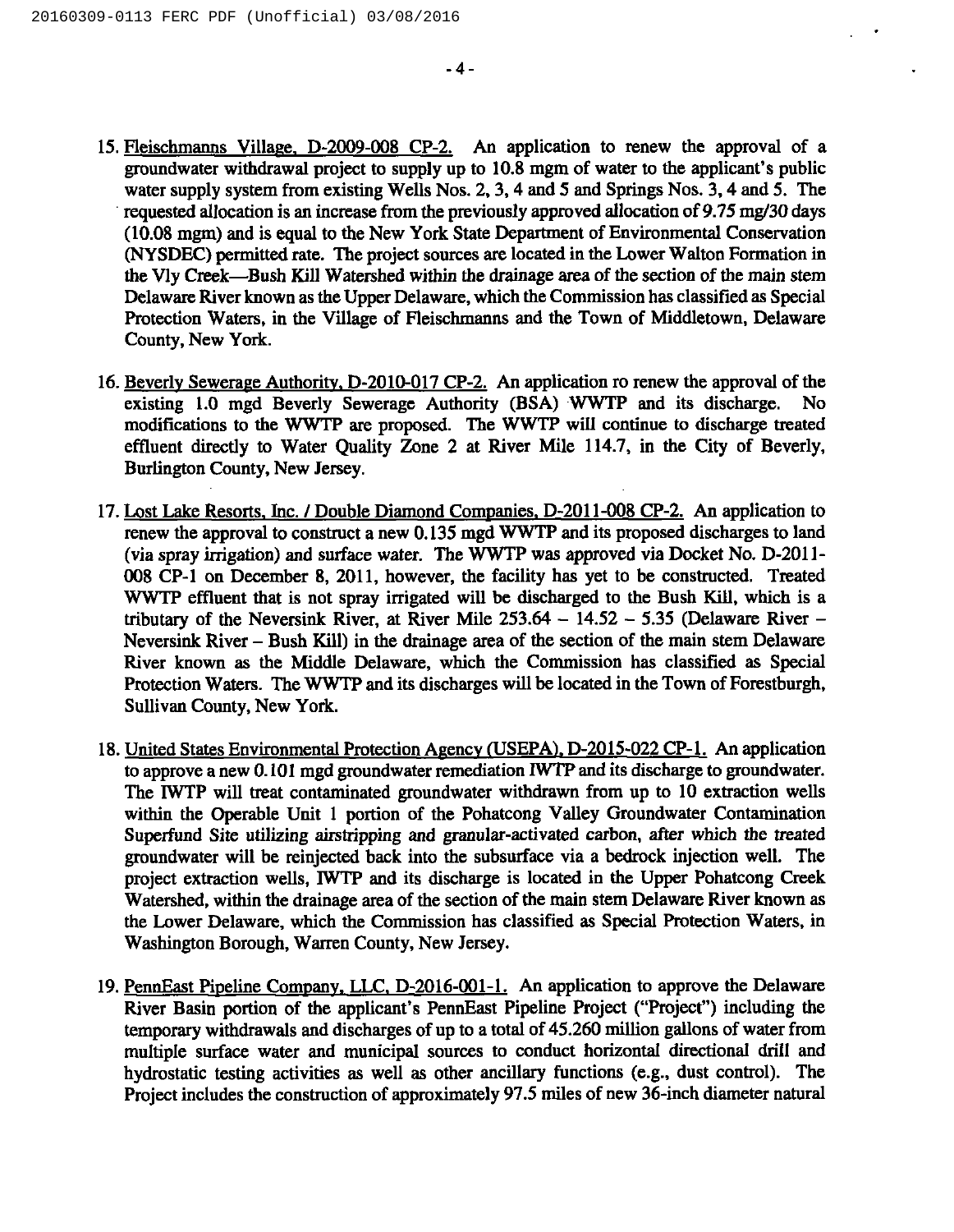gas transmission pipeline ("Mainline" ), 2.1 miles of 24-inch diameter pipeline ("Hellertown Lateral"), 1.4 miles of 36-inch pipeline ("Lambertville Lateral"), new aboveground facilities including a natural gas compressor station ("the Kidder Compressor Station"), and multiple pipeline interconnects, mainline valves and internal inspection launcher and receiver facilities located within the permanent right-of-way of the new mainline and lateral pipeline systems. The purpose of the Project is to convey approximately 1.1 million dekatherms per day (MMDth/d) of natural gas produced in the Marcellus Shale production region in northern Pennsylvania to growing natural gas markets in New Jersey, eastern and southeastern Pennsylvania and surrounding states. Water for the Project is proposed to be withdrawn from the Delaware River, Lehigh River, Lake Harmony/Big Boulder Lake and the Blue Mountain Ski Resort. Hydrostatic testing water and water used for HDD buoyancy control will be discharged to multiple overland dewatering structures along the Project route. In addition to the water withdrawals and discharges, the natural gas transmission line project is reviewable by the Commission under. Section 3.8of the Delaware River Basin Compact as the natural gas transmission line crosses under the F.E.Walter and Beltzville reservoirs and several existing recreation project areas listed in the Commission's *Comprehensive Plan*, disturbs greater than 25 acres of wetlands and requires a special-use permit for pipelines constructed within floodways per the Commission's Floodplain Regulations. The Project is located in multiple municipalities in Luzerne, Carbon, Northampton, and Bucks counties, Pennsylvania, and Hunterdon and Mercer counties, New Jersey within the drainage areas of the portion of the non-tidal main stem Delaware River known as to the "Lower Delaware", which the Commission has classified as Special Protection Waters.

William J. Muszynski, P.E. Manager, Water Resources Management Branch February 29, 2016

Contact: William Muszynski (609) 883-9500, ext. 221 William.Muszynski@drbc.nj.gov